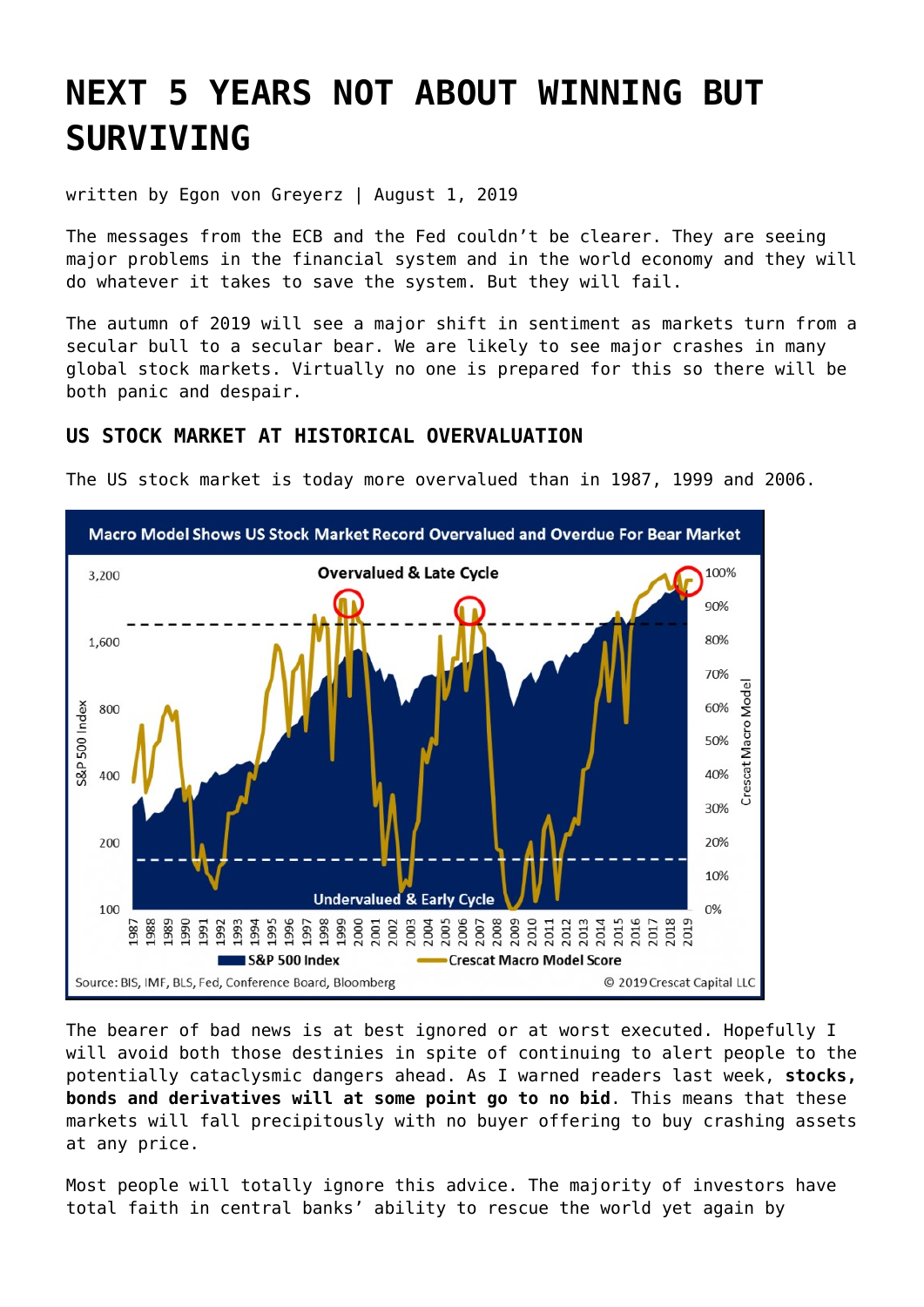printing endless amounts of money and lowering interest rates.

### **CENTRAL BANKS IN PANIC MODE**

Both the Fed and the ECB are now in panic mode although not yet showing it openly. The Fed just lowered rates by 1/4% this week and the ECB has told the world that they will do all it takes.

Draghi said last week that there is:

**"need for a highly accommodative stance of monetary policy for a prolonged period of time, as inflation rates, both realised and projected, have been persistently below levels that are in line with its aim." As a result, the Governing Council noted that it was "determined to act, in line with its commitment to symmetry in the inflation aim. It therefore stands ready to adjust all of its instruments, as appropriate, to ensure that inflation moves towards its aim in a sustained manner."**

As a result, the German 10 yr Bund has just gone negative and so has the French. This is an absolutely crazy policy to push rates down in an attempt to create inflation. Central bankers know that inflation is bad for the economy. An inflation rate of 2% means that prices double every 36 years. In the 1970s, I experienced inflation of 15% or above in the UK for many years. A 15% inflation means that prices double every 5 years. Inflation is not desirable for consumers, nor for savers or pensioners.

#### **ECB GOBBLEDYGOOK TO HIDE REAL PROBLEMS**

In my view the ECB gobbledygook in the quote above hides a much more serious problem than low inflation. "**Symmetry in the inflation aim"** is typical central bank meaningless speak, phrased so no one can understand it. The problem lies in the financial system. **The German banking system is bust with Deutsche Bank (DB) going from bad to worse. Their bad loans are sufficient to collapse the bank and their derivatives portfolio will bankrupt not just the Bundesbank but also Germany and the ECB. DB has derivatives of EUR 45 trillion. That is 13x German GDP. This means that when derivatives go no bid, which is virtually certain, the €45 trillion will just disappear into a black hole with zero value.**

It is not only DB and German banks that are bankrupt, but so are Italian, French, Spanish and Greek banks plus many others. And the ECB is totally bust. It has a balance sheet of EUR 4.7 trillion and 40% of that is loans to EU member states. The capital and reserves of the ECB is EUR 105 billion. **So the net worth of the ECB is 2% of the total balance sheet.** This means that **loan losses of 2% is enough to bankrupt the ECB!** The losses are more likely to be 50-100% so the demise of the ECB is certain. Before that **they will embark on unlimited money printing.**

They won't give up easily of course. Draghi had already previously indicated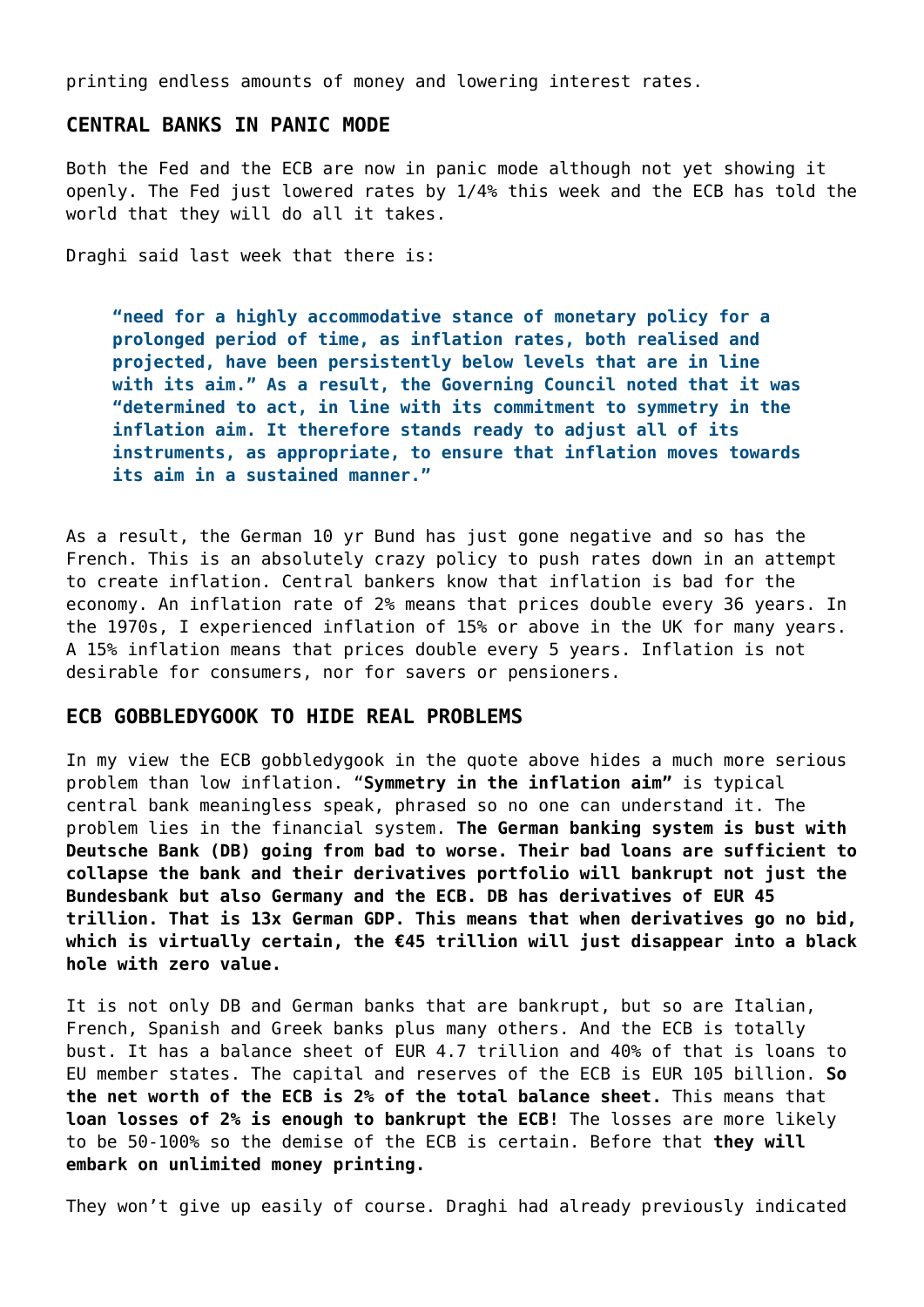that the ECB will do all it takes to keep the financial system afloat. His statement last week was just a confirmation of the inevitable.

## **GLOBAL DEBT IS NOW OUT OF HAND**

The recent messages from the Fed and the ECB couldn't be clearer. They are at this stage quietly panicking. Later on it will become totally obvious. Because what we are now seeing is the preamble to the biggest money printing bonanza in history. Only in this century global debt is up 3x from \$80 trillion to \$250 trillion. In an attempt to save the financial system, central banks have expanded credit by \$170 trillion in the last 19 years. They have done this by printing money and reducing interest rates to zero or negative.

So we are now in an era of free or extremely cheap money and with the coming actions of the ECB and the Fed, money will be even cheaper. The central banks clearly know that you can't solve a debt problem with more debt. But plentiful cheap money is the only method they know. And it seems to have worked so far.

But the world is now drowning in free and soon worthless money and there is much more to come.

## **"AFTER US THE FLOOD"**

"Après nous le Deluge" – After us the Flood, was said by Madame de Pompadour, the mistress of the French king Louis XV. The French had just lost a war in 1757 against Prussia and the king and his mistress knew that the consequences would be disastrous for France and for the French finances.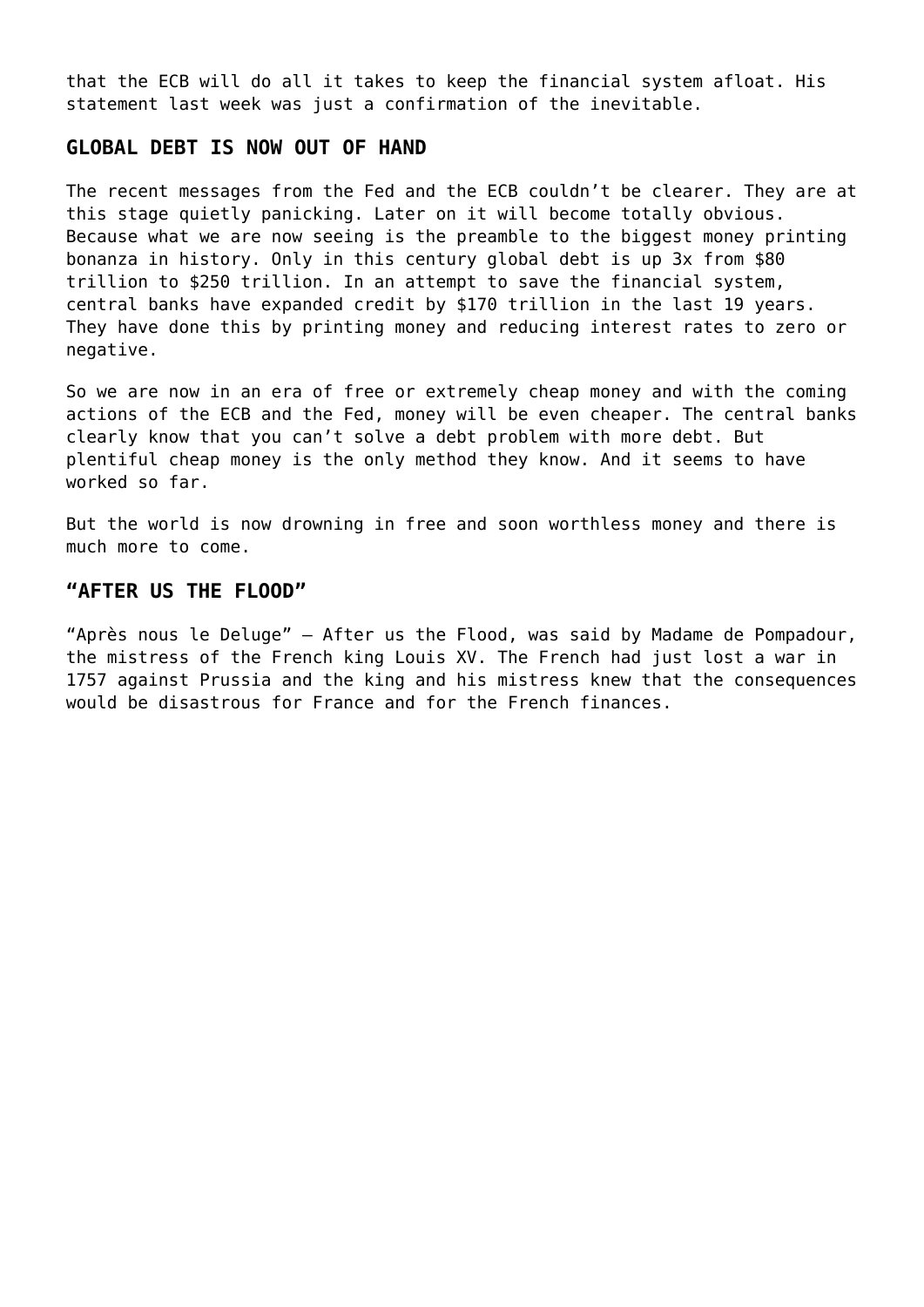# THE MONEY PRINTERS - AFTER US THE FLOOD



THE ACTION REMAINS THE SAME BUT THE FACES CHANGE

The picture on the left below with Obama and Bernanke was originally made for an article I wrote in 2011. **Bernanke printed and borrowed more money during his reign than had ever been done in the history of the USA.** But "we ain't seen nothing yet". The problem is now totally global and the two biggest central bank chiefs, Powell and Lagarde, are going to become the biggest money printers in history. It is not just a big part of the outstanding global debt which will need to be covered since most of it won't be repaid. **If we add contingent and unfunded liabilities, social security and the \$1.5 quadrillion worthless derivatives, the total money printing will be in the quadrillions.**

## **HYPERINFLATION WILL LEAD TO IMPLOSION OF FINANCIAL SYSTEM**

All of the money printed will be totally fake of course and have zero value. But before the whole financial system implodes, the world will experience a hyperinflationary period competing with the Weimar Republic. The big difference this time is that there will not be full employment like there was in Weimar and there won't be a world outside to rescue us. So the whole exercise by global central banks will be totally futile. The coming hyperinflationary period will probably be brief, like 2-3 years, and lead to a deflationary implosion of the financial system.

## **WANING CONFIDENCE – WANING MARKETS**

When an avalanche is triggered you never know which snow flake will cause it. There are so many potential triggers like debt defaults anywhere in the world. Normally the obvious problem, like Deutsche Bank, won't cause it since the German Bundesbank and the ECB are going to fight tooth and nail to keep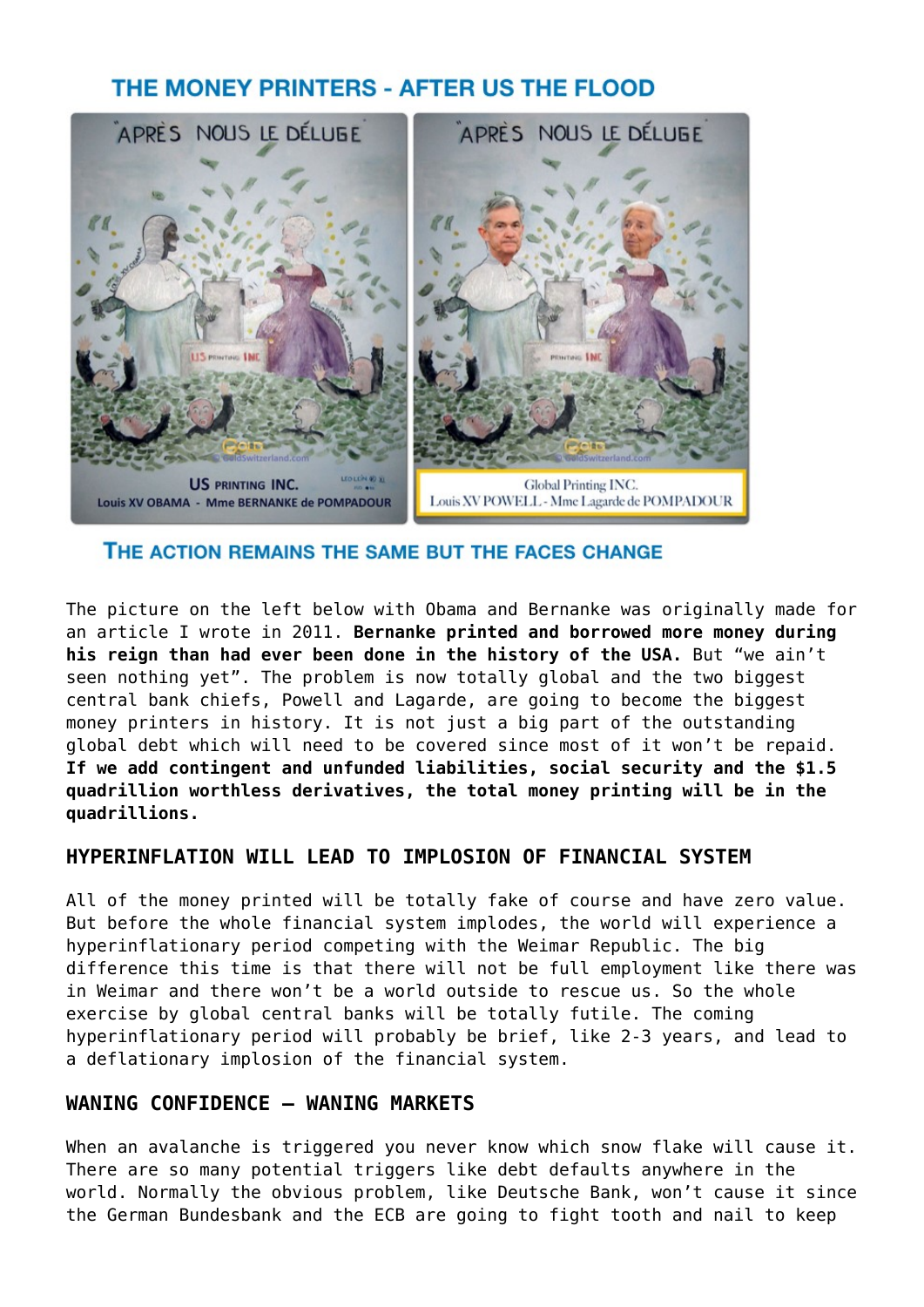DB afloat. In the end they will fail of course.

The most likely trigger will be when confidence evaporates. Since most asset markets are mega bubbles today, very little is needed to pop them. If we look at the **biggest stock markets in the world, we find that all of them have** already peaked (in US\$ terms) and the US market is the last man standing.

| <b>G-20 Stock Market Peaks Since GFC</b> |                             |
|------------------------------------------|-----------------------------|
| <b>Equity Indices</b>                    | <b>High Water Mark Date</b> |
| <b>US</b>                                | 7/12/2019                   |
| India                                    | 1/29/2018                   |
| <b>South Korea</b>                       | 1/29/2018                   |
| <b>France</b>                            | 1/26/2018                   |
| <b>South Africa</b>                      | 1/25/2018                   |
| Japan                                    | 1/24/2018                   |
| Germany                                  | 1/23/2018                   |
| <b>Argentina</b>                         | 1/18/2018                   |
| China                                    | 6/12/2015                   |
| Saudi Arabia                             | 9/9/2014                    |
| <b>UK</b>                                | 7/3/2014                    |
| <b>Indonesia</b>                         | 5/20/2013                   |
| <b>Australia</b>                         | 4/30/2013                   |
| <b>Mexico</b>                            | 4/11/2013                   |
| Canada                                   | 4/8/2011                    |
| <b>Russia</b>                            | 4/8/2011                    |
| <b>Brazil</b>                            | 4/8/2011                    |
| <b>Turkey</b>                            | 11/4/2010                   |
| <b>Italy</b>                             | 10/19/2009                  |
| *Performance Calculated in USD Terms     | ©2019 Crescat Capital LLC   |

## **US MARKETS READY TO CRASH**

Technically the S&P index is finishing a long term bearish wedge. As the chart below shows, the momentum indicator shows divergence with price. The last 4 higher tops in the S&P from January 2018 have been accompanied by a lower momentum top each time. **This is extremely bearish and happened at the 1999 and 2006 tops with major falls following. The difference this time is that we are most likely at the end of a secular bear market and the duration and magnitude of the coming fall will be massive.**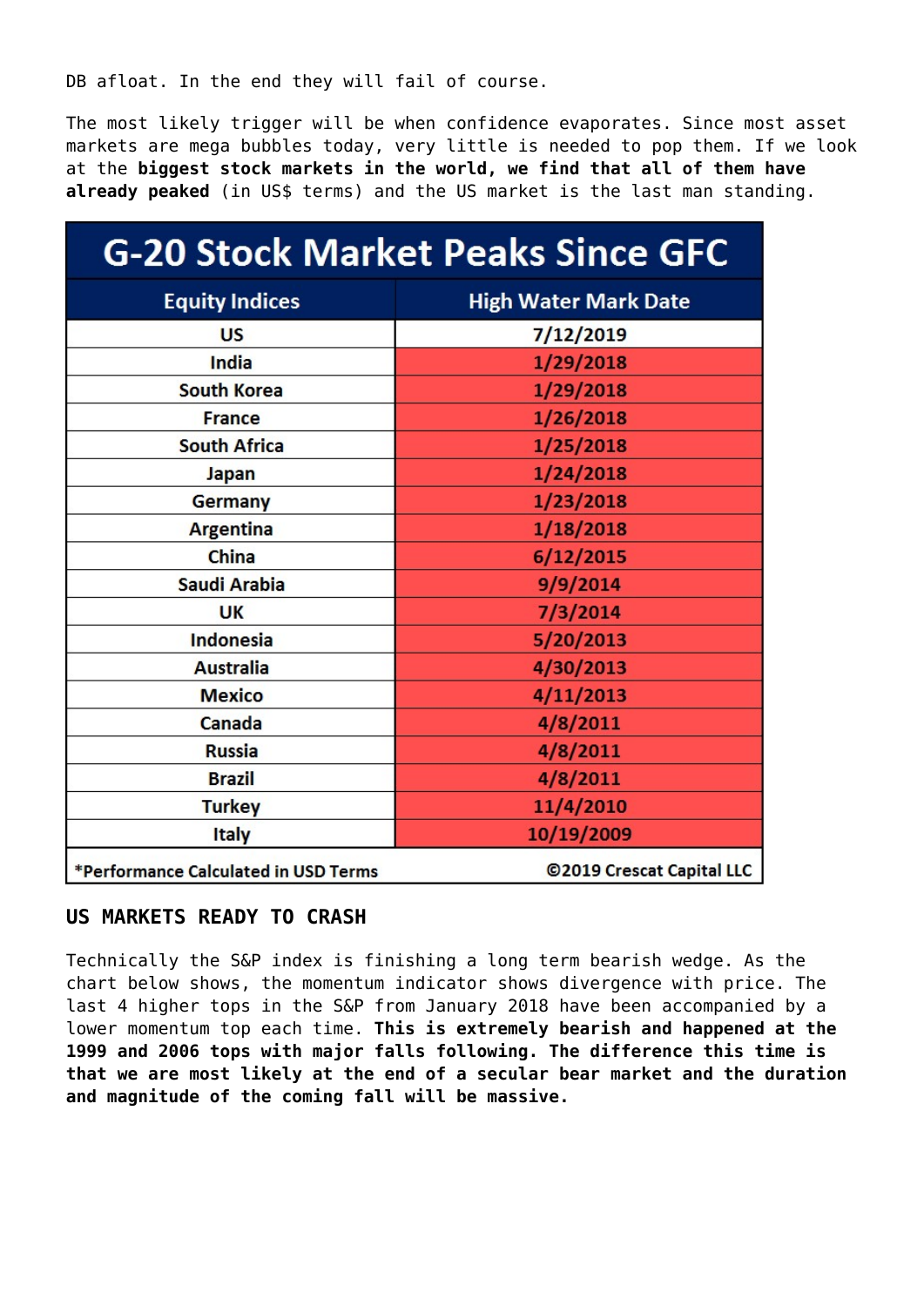

## **WILL THE DOW GO DOWN TO 1,000 OR ONLY TO 10,000**

How far down will this bear market go. In 1929-32 the Dow fell 90% and the global economic circumstances were nowhere near as bad as today. The market is likely to find support initially in the 8,000-10,000 area but probably eventually reach the 600 to 1000 range. The latter was an area of consolidation for 17 years from 1965 to 1982.



**A decline from the current level of the Dow at 27,000 to the 2nd support would mean a 97% fall. That clearly seems impossible today but is not that much different from the 90% fall between 1929 and 1932.**